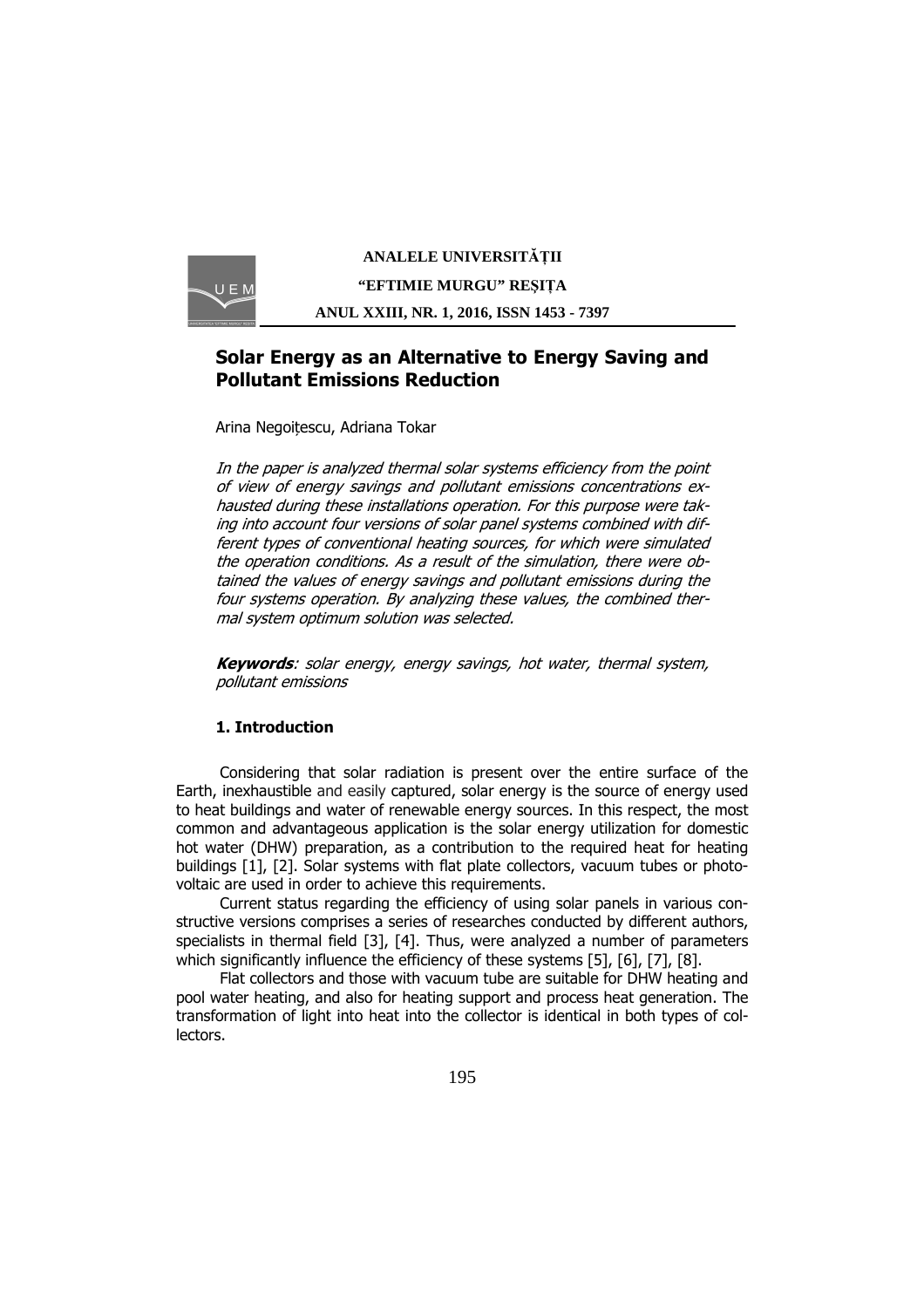Flat solar collector systems used for DHW preparation are the most affordable in terms of efficiency  $/$  price ratio [9], [10].

#### **2. Solar thermal systems combined with different conventional thermal systems**

In order to analyze the solar systems efficiency in terms of energy savings and pollutant emissions, were considered four different systems of solar panels combined with different boilers types (Fig. 1), namely gaseous and liquid fuel boiler (Fig. 1a and Fig. 1b), respective condensing boiler and electrical one (Fig. 1c and Fig. 1d).



a) flat solar panel-gaseous fuel boiler



b) flat solar panel-liquid fuel boiler

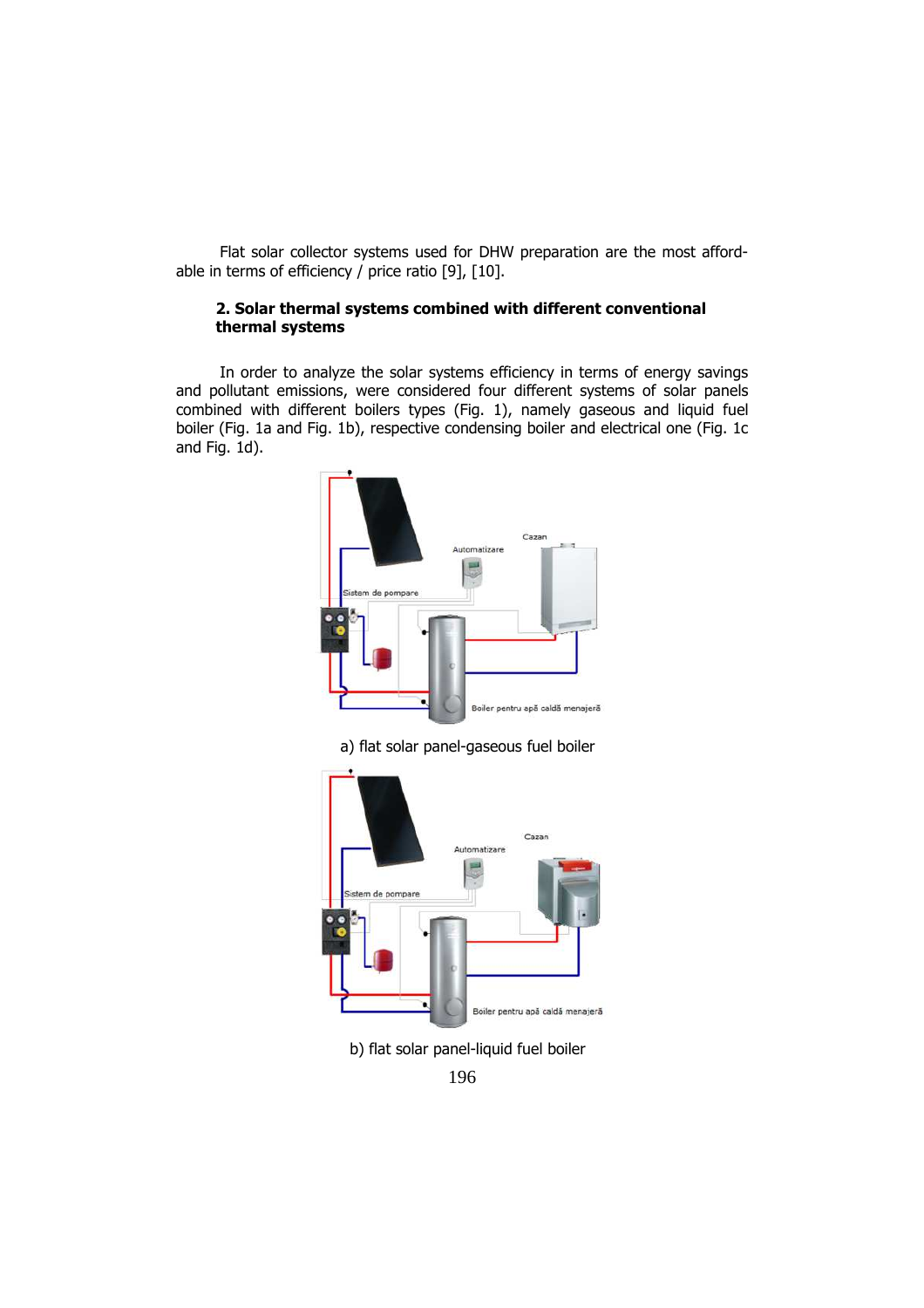

c) flat solar panel-condensing boiler



d) flat solar panel-electric boiler



For each version the energy saving and emission concentrations exhausted during thermal solar systems operation were simulated.

The four considered versions were simulated using SELTECO Software, in order to estimate which is the optimum solution of thermal system with flat panel for DHW preparation [11].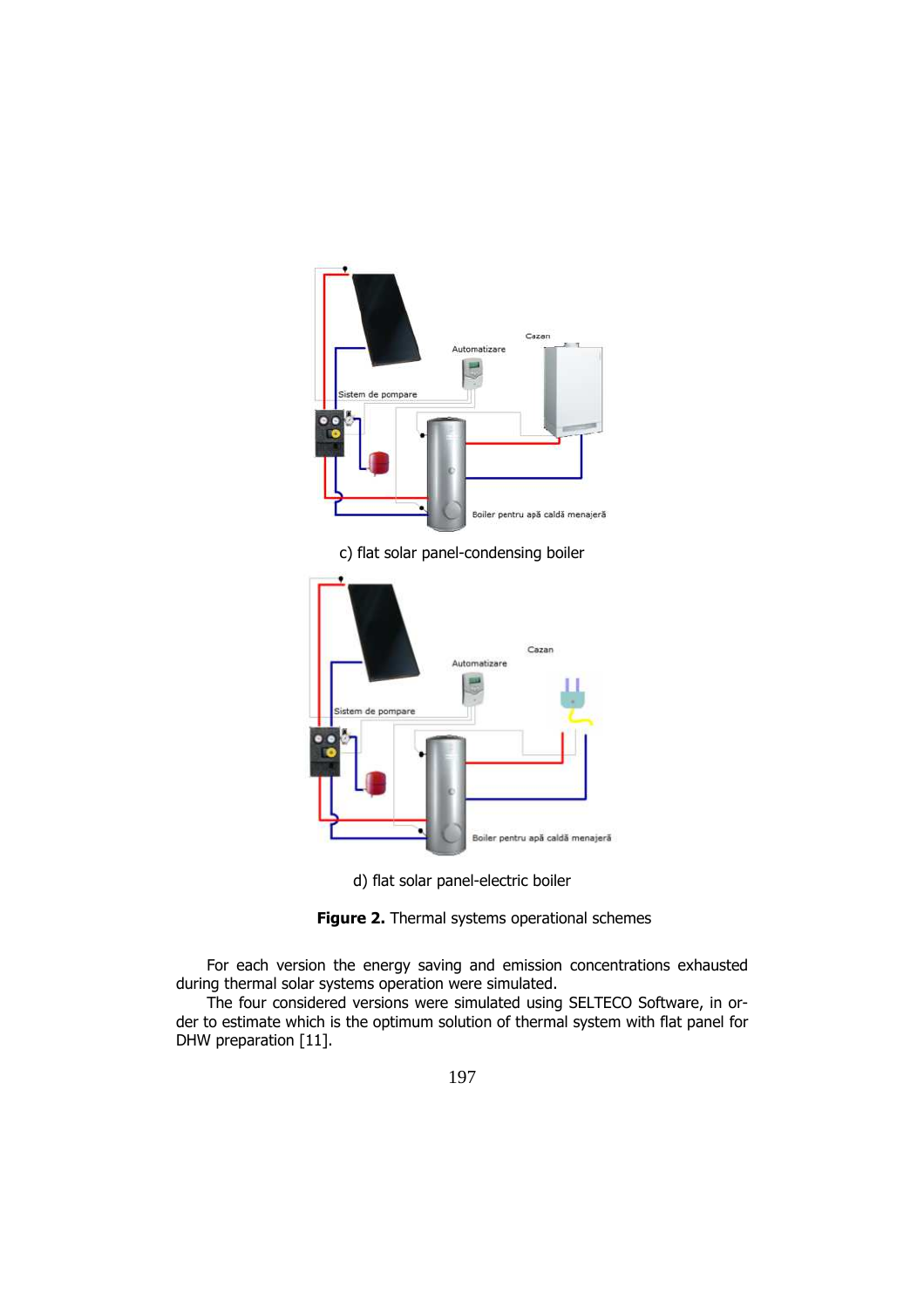### **3. Comparative assessment of energy savings and exhaust emissions when using thermal systems with flat solar panels**

For the comparative study of thermal systems with flat solar panels used to prepare DHW for a residential building with a height of P+1 in Timișoara, located in the climatic zone II [12], were considered four constructive versions of thermal installation fueled by different energy sources.

The estimation was carried out considering a number of four consumers at an average consumption of 50 l / person / day, and an operating temperature of 45°C. For all considered versions were chosen 200F Vitosol flat solar collectors mounted on a roof with inclination of 30° oriented in a southerly direction.

The boiler volume resulted of 200l, regardless of system type and power source, because it is influenced by the consumer number and type, and the water temperature difference between input and output, respectively operating time.

To provide the heat required, the software set up a required solar collector area of 3,2 $m^2$ . From the technical characteristics of the type of Vitosol 200F flat solar panel, The absorbent collector surface is equal to 2.3  $m^2$ , resulting in the need for mounting two collectors of total area of  $4,6m^2$ .

#### **3.1. Comparative assessment of energy savings: conventional thermal system versus flat solar collectors**

In order to obtain the optimum solution of the thermal system from economy savings point of view, was simulated the operation with and without recirculation of the four combined thermal systems, namely flat solar panel - boiler with gaseous fuel, flat solar panel - boiler with liquid fuel, flat solar panel –condensing boiler and flat solar panel –electric boiler.

Following the simulation, there were resulted the average annual and during summer values of energy savings, which are presented in Table 1.

| $\sim$ 0.000 $\sim$ 0.000 $\sim$ 0.000 0.000 0.000 0.000 0.000 0.000 0.000 0.000 0.000 0.000 0.000 0.000 0.000 0.000 0.000 0.000 0.000 0.000 0.000 0.000 0.000 0.000 0.000 0.000 0.000 0.000 0.000 0.000 0.000 0.000 0.000 0.000 0. |                   |             |            |          |  |  |  |
|-------------------------------------------------------------------------------------------------------------------------------------------------------------------------------------------------------------------------------------|-------------------|-------------|------------|----------|--|--|--|
| <b>TYPE</b>                                                                                                                                                                                                                         | Boiler with gase- | Boiler with | Condensing | Electric |  |  |  |
|                                                                                                                                                                                                                                     | ous fuel          | liquid fuel | boiler     | boiler   |  |  |  |
| recircula-<br>No.<br>tion                                                                                                                                                                                                           | 59.30             | 6.04        | 60.04      | 59.75    |  |  |  |
|                                                                                                                                                                                                                                     | 93.49             | 93.61       | 93.61      | 93.56    |  |  |  |
| With<br>recircu-<br>lation                                                                                                                                                                                                          | 60.44             | 59.75       | 60.44      | 60.44    |  |  |  |
|                                                                                                                                                                                                                                     | 93.67             | 93.56       | 93.67      | 93.67    |  |  |  |

**Table 1.** Average annual and during summer energy savings estimation [%]

By analyzing comparatively the characteristic values from Table 1, it is noticed that the highest savings are recorded during summer.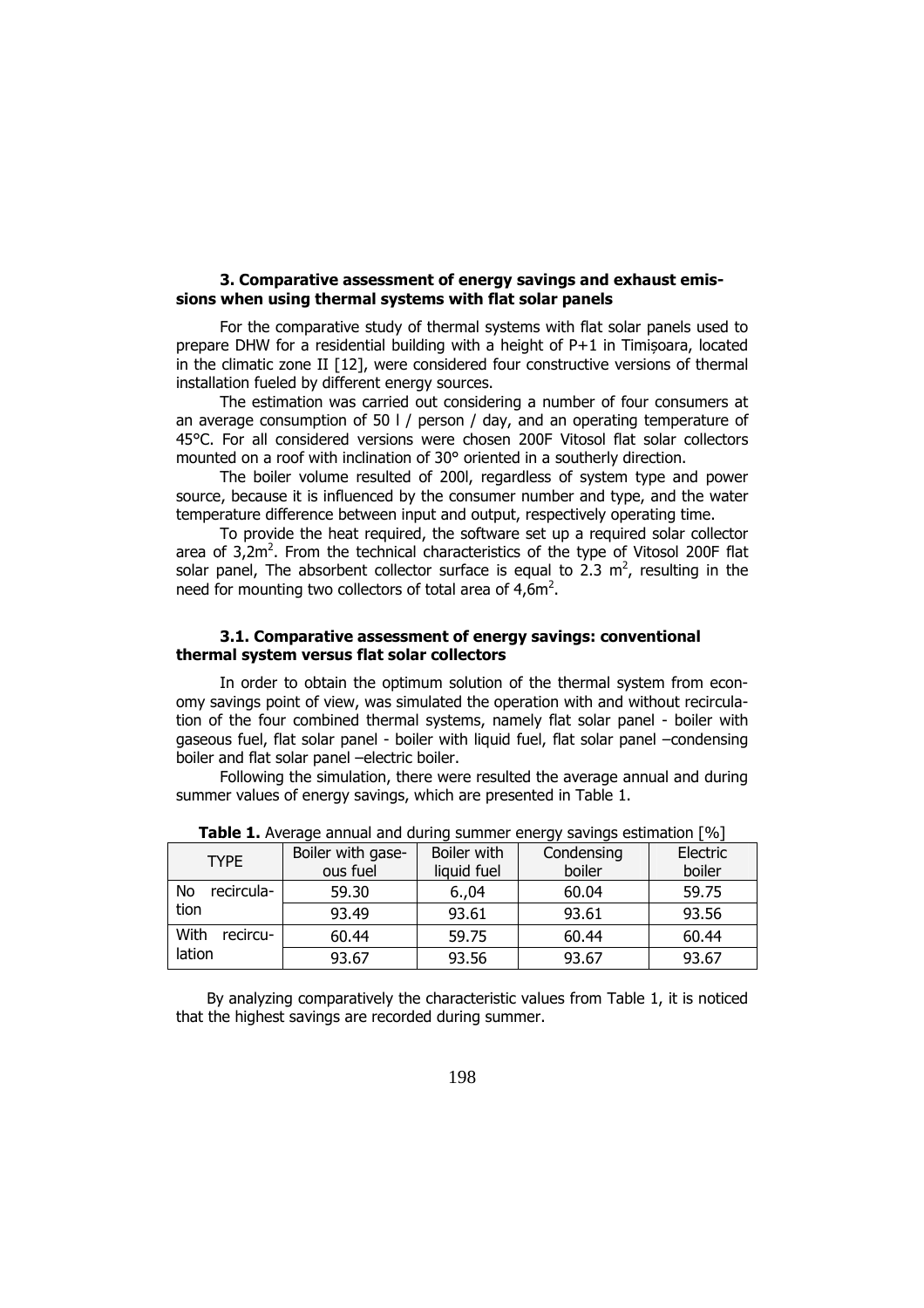From a comparative analysis between thermal systems types with ad without recirculation is carried out, there can be observed differences only in the second case, the most advantageous systems being those with condensing boiler and liquid fuel.

### **3.2. Comparative analysis of pollutant emissions: conventional thermal system versus flat solar collectors**

For the four term systems there was carried out also a comparative analysis regarding the emissions resulted from conventional thermal systems operation and their reduction by combining these systems with flat solar panels. The values of  $CO_{2}$ , CO, NO<sub>x</sub> and SO<sub>2</sub> emissions resulted from the simulation are presented in Table 2.

| <b>SYSTEM TYPE</b>                                  |                    | POLLUTANT EMISSIONS |                |          |          |  |
|-----------------------------------------------------|--------------------|---------------------|----------------|----------|----------|--|
|                                                     |                    | CO <sub>2</sub>     | C <sub>O</sub> | $NO_{x}$ | $SO_{x}$ |  |
|                                                     |                    | [kg/year]           | [g/year]       | [g/year] | [g/year] |  |
| Boiler with gase-<br>ous fuel                       | No recirculation   | 793                 | 40             | 198      |          |  |
|                                                     | With recirculation | 900                 | 45             | 225      |          |  |
| Flat solar panels<br>- boiler with<br>gaseous fuel  | No recirculation   | 317                 | 16             | 79       |          |  |
|                                                     | With recirculation | 360                 | 18             | 90       |          |  |
| Boiler with liquid<br>fuel                          | No recirculation   | 1031                | 79             | 198      | 793      |  |
|                                                     | With recirculation | 1170                | 90             | 225      | 900      |  |
| Flat solar panels<br>- boiler with liq-<br>uid fuel | No recirculation   | 412                 | 32             | 79       | 317      |  |
|                                                     | With recirculation | 468                 | 36             | 90       | 360      |  |
| Condensing<br>boiler                                | No recirculation   | 700                 | 35             | 175      |          |  |
|                                                     | With recirculation | 794                 | 40             | 198      |          |  |
| Flat solar panels<br>- condensing<br>boiler         | No recirculation   | 280                 | 14             | 70       |          |  |
|                                                     | With recirculation | 318                 | 16             | 79       |          |  |
|                                                     | No recirculation   | 2661                | 34436          | 12522    | 31305    |  |
| Electric boiler                                     | With recirculation | 3019                | 39067          | 14206    | 35516    |  |
| Flat solar panels<br>- electric boiler              | No recirculation   | 1064                | 13774          | 5009     | 12522    |  |
|                                                     | With recirculation | 1208                | 15627          | 5682     | 14206    |  |

**Table 2.** Emission concentrations exhausted during the four system operation

It is obvious that by using combined systems, pollutant emissions are much lower compared to those exhausted by conventional thermal systems. This fact can also be observed by analyzing the values from Table 2.

By performing an analysis of emissions resulted from the thermal system operation, with recirculation versus no recirculation, it can be observed that emis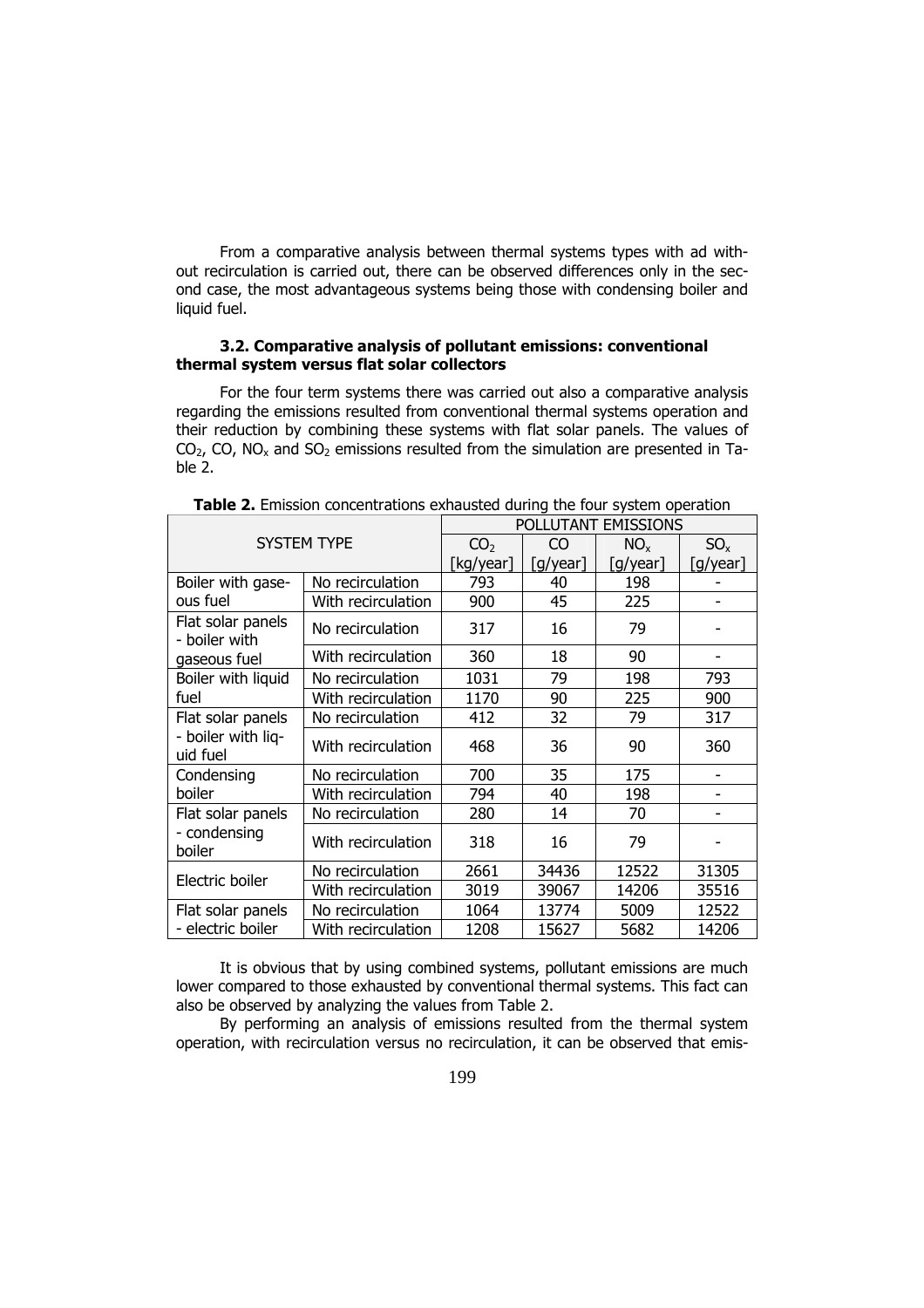sions of  $CO<sub>2</sub>$ , CO, NO<sub>x</sub> and SO<sub>2</sub> are higher. Therefore, the opportunity of using the other systems was analyzed. Thus, in terms of  $CO<sub>2</sub>$ , the values are significantly higher than for systems with solar panel and condensing boiler or boiler with gaseous liquid. The  $CO<sub>2</sub>$  values for the last two systems are similar.

When analyzing CO emission, the conclusion is the same. The difference is that CO emissions for the boiler powered by liquid fuel are twice higher compared to those exhausted during the operation of the other two boilers types of which emissions values are equal.

NOx values are slightly lower in case of the combined system with condensing boiler compared to the other two combined systems with boiler powered by gaseous fuel and liquid fuel of which values are equal.

Due to the fact that in gaseous fuel composition there are no sulphur compounds, the combined thermal systems with condensing boiler and powered by gaseous fuel are more attractive from this point of view. On the other hand, using boiler powered by liquid fuel within the combined thermal system is quite pollutant in terms of  $SO<sub>2</sub>$ .

### **4. Conclusions**

The result of the performed study is the efficiency assessment of using Vitosol 200F flat solar panels for DHW preparation during an annual operating period.



**Figure 2.** Efficiency of Vitosol 200F flat solar collectors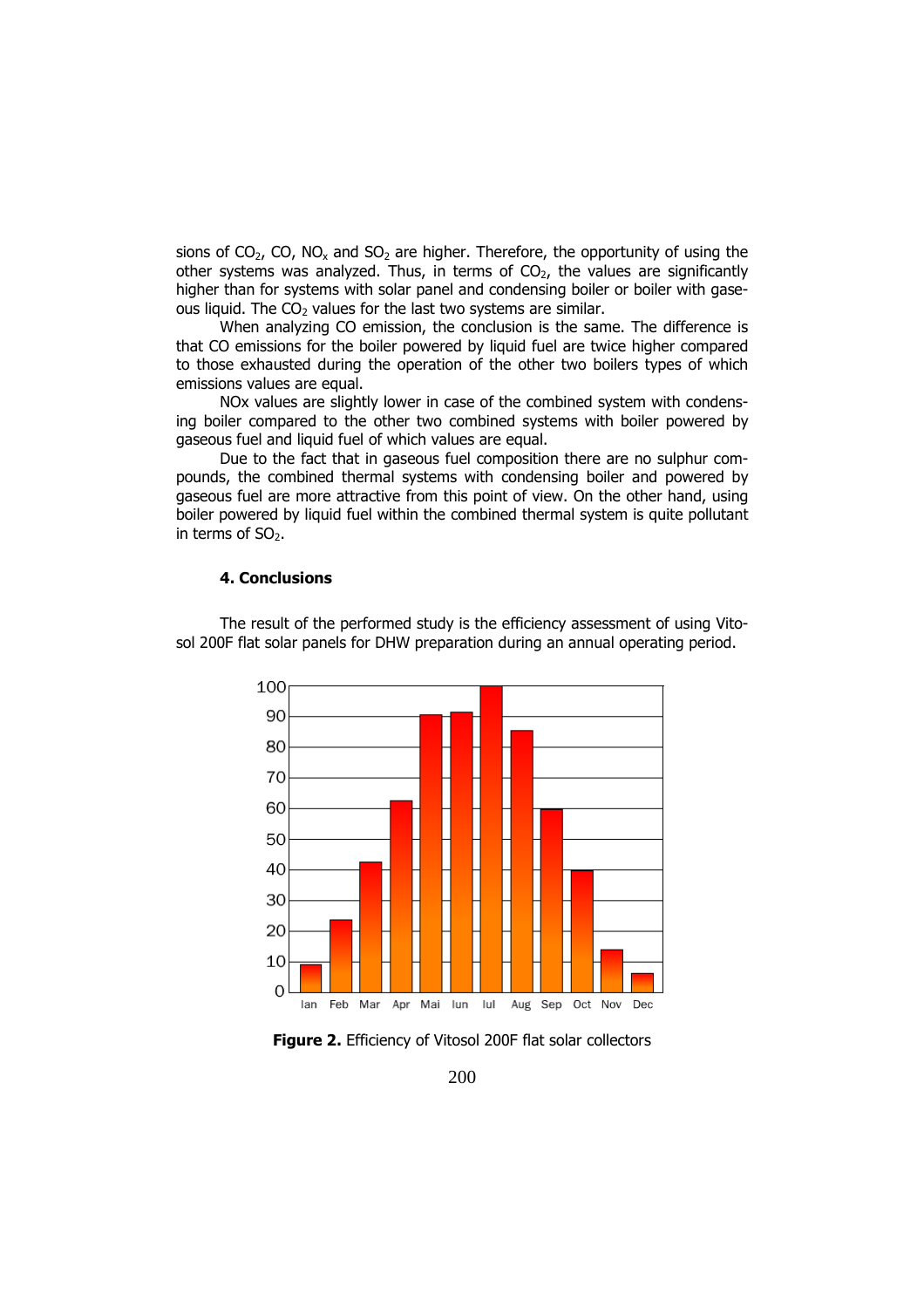From Figure 2 it can be observed that on July the system efficiency is of 100% which means that an additional source of energy is not required in order to prepare DHW or for heating. In this case, the economy in energy cost resulted from the thermal solar system installation is of 100%.

The time required to install an additional heat sources for heat production is represented primarily by January-March and November-December, when the economy in energy cost is much reduced.

In this respect, both in terms of pollutants released into the atmosphere and energy saving, the most efficient thermal systems in terms of its operation during a year is the one with solar panel and condensing boiler.

In conclusion, although the investment cost for solar panel - condensing boiler system is higher than the other three systems, this one represents a viable solution because of the advantages mentioned above.

#### **References**

- [1] Marshall L. Sweet, James T. McLeskey Jr , Numerical simulation of underground Seasonal Solar Thermal Energy Storage (SSTES) for a single family dwelling using TRNSYS, Original Research Article, Solar Energy, Volume 86, Issue 1, Pages 289-300, January 2012.
- [2] Benz N., Beikircher T., High efficiency evacuated flat-plate solar collector for process steam production, Sol. Energy, Volume 65, pp. 111-118, 1999.
- [3] Henshalla P., Eamesa P., Aryab F., Hydeb T., Mossc R., Shirec S., Constant temperature induced stresses in evacuated enclosures for high performance flat plate solar thermal collectors, Solar Energy, Volume 127, Pages 250–261, April 2016.
- [4] Brian S., Robinson M., Sharp K., Heating season performance improvements for a solar heat pipe system, Volume 110, Pages 39–49, December 2014.
- [5] Negoitescu A., Tokar A., Comparative Analysis of Solar Collectors Used for Hot Water Supply in Civil Buildings, Revista Instalatorul, anul XXI, nr. 3, pp. 32-35, Editor ARTECNO București, 2013.
- [6] Albanese M., Robinson B., Brehob E., Sharp K., Simulated and experimental performance of a heat pipe assisted solar wall, Solar Energy, Volume 86, Issue 5, Pages 1552–1562, May 2012.
- [7] Zhang J., Zhang X., Wan Y., Mei D., Zhang B., Preparation and thermal energy properties of paraffin/halloysite nanotube composite as formstable phase change material, Solar Energy, Volume 86, Issue 5, May 2012, Pages 1142–1148.